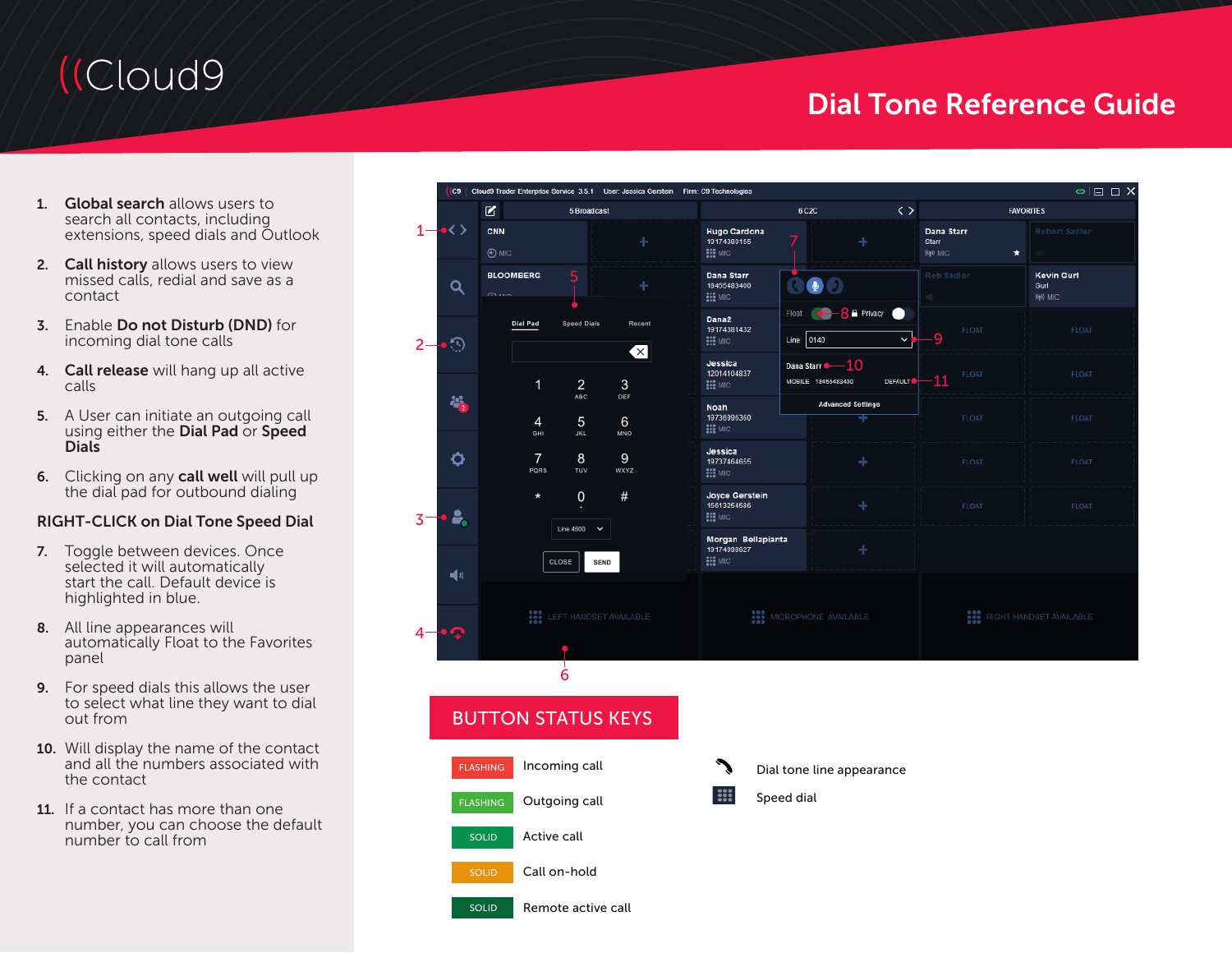### CALL WELL FUNCTION KEYS



#### 1. Hold allows the user to place the call on hold by clicking the hold button. Active call will change color from green to yellow.

- 2. A user can mute themselves by clicking the mute icon. The microphone icon will turn red and have a slash across when engaged.
- 3. Conference button
- 4. Transfer button
- 5. A user can bring up the **dial pad** to enter additional touch-tone digits while on a connected call
- 6. Release Call

## TRANSFER WORKFLOW

1. Initiate a call. Once connected, press the transfer icon.



2. Using the Dial Pad or Speed Dials, initiate another call.

|                          |                               |                              |                  | $\times$ |                                              |                 |                    |             | x            |
|--------------------------|-------------------------------|------------------------------|------------------|----------|----------------------------------------------|-----------------|--------------------|-------------|--------------|
|                          | <b>Dial Pad</b>               | <b>Speed Dials</b>           |                  |          |                                              | <b>Dial Pad</b> | <b>Speed Dials</b> |             |              |
|                          | 18479244436                   |                              | $\mathbf{x}$     |          | Q des                                        |                 |                    | Cloud9      | $\checkmark$ |
|                          | 1                             | $\overline{2}$<br><b>ABC</b> | 3<br><b>DEF</b>  |          | <b>Desmond Howard</b><br>Mobile: 18479244436 |                 |                    |             |              |
|                          | $\overline{4}$<br><b>GHI</b>  | 5<br><b>JKL</b>              | 6<br><b>MNO</b>  |          |                                              |                 |                    |             |              |
|                          | $\overline{7}$<br><b>PQRS</b> | 8<br><b>TUV</b>              | 9<br><b>WXYZ</b> |          |                                              |                 |                    |             |              |
|                          | $\pmb{\ast}$                  | $\mathbf 0$<br>÷             | #                |          |                                              |                 |                    |             |              |
|                          | <b>Tom Brady</b>              |                              | $\checkmark$     |          |                                              |                 |                    |             |              |
|                          | <b>CLOSE</b>                  | <b>SEND</b>                  |                  |          |                                              |                 |                    |             |              |
|                          |                               |                              |                  |          |                                              |                 |                    |             | 1432 x 1     |
| <b>Transfer</b><br>02:35 |                               |                              |                  | 1432 x 1 | <b>Transfer</b><br>00:09                     |                 |                    |             |              |
|                          |                               |                              |                  | !!!      |                                              |                 |                    |             | <b>:::</b>   |
| <b>Charles Woodson</b>   |                               |                              | 18455483400      | IÞ       | <b>Charles Woodson</b>                       |                 |                    | 18455483400 | ⊪            |

3. For an unattended transfer, press the transfer key. The leg of the call well will show "ringing", indicating the far end has not yet picked up.

| <b>Transfer</b>        | $1432 \times 1$ |
|------------------------|-----------------|
| 02:48                  |                 |
| <b>Charles Woodson</b> | 18455483400     |
| Ringing                | 18479244436     |

4. For an attended transfer, wait for the called party to pick up. You can then speak to the called party prior to completing the transfer. To complete the transfer, press the transfer key.

| <b>Transfer</b>        |             | $1432 \times 1$ |
|------------------------|-------------|-----------------|
| 03:15                  |             |                 |
| <b>Charles Woodson</b> | 18455483400 |                 |
| <b>Desmond Howard</b>  | 18479244436 |                 |